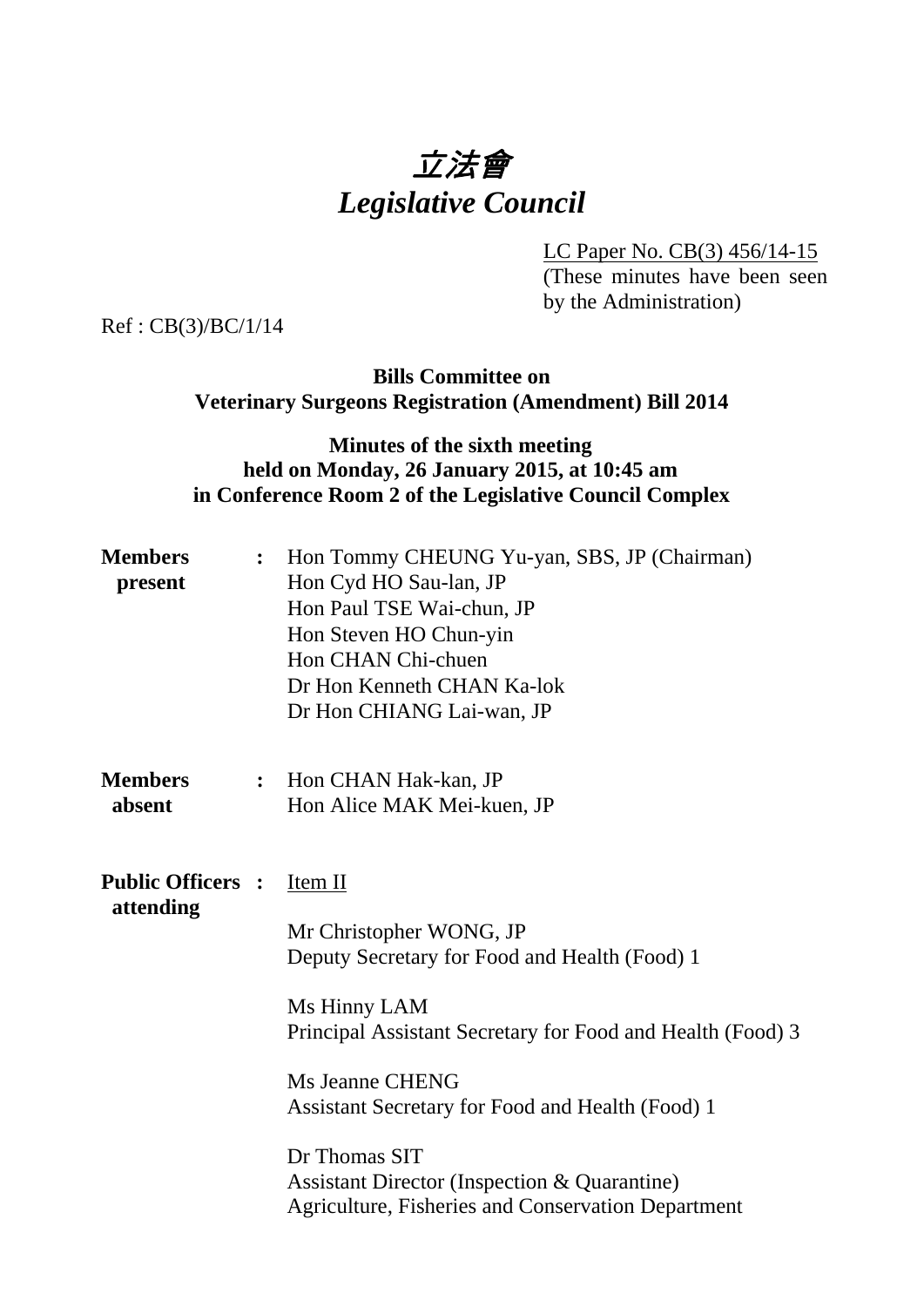Dr Michelle YEUNG Senior Veterinary Officer (Technical Services) Agriculture, Fisheries and Conservation Department

#### **Attendance by : Item II invitation**

China (Hong Kong) Veterinary Association

Dr Cornwell SHIU President

Hong Kong Kennel Club

Mr Nelson LAM Chairman

Individual

Dr Lawrence CHAN Wai-him

Veterinary Surgeons Board of Hong Kong

Prof CHING Pak-chung, BBS Chairman

Individual

Dr Kenneth LAM

Society for Abandoned Animals Limited

Miss El CHAN Suk-kuen Executive Committee Member

Individual

Dr Patricia SHUEN Yi-man

Individual

Dr Olivia CHAN

Individual

Dr Alane CAHALANE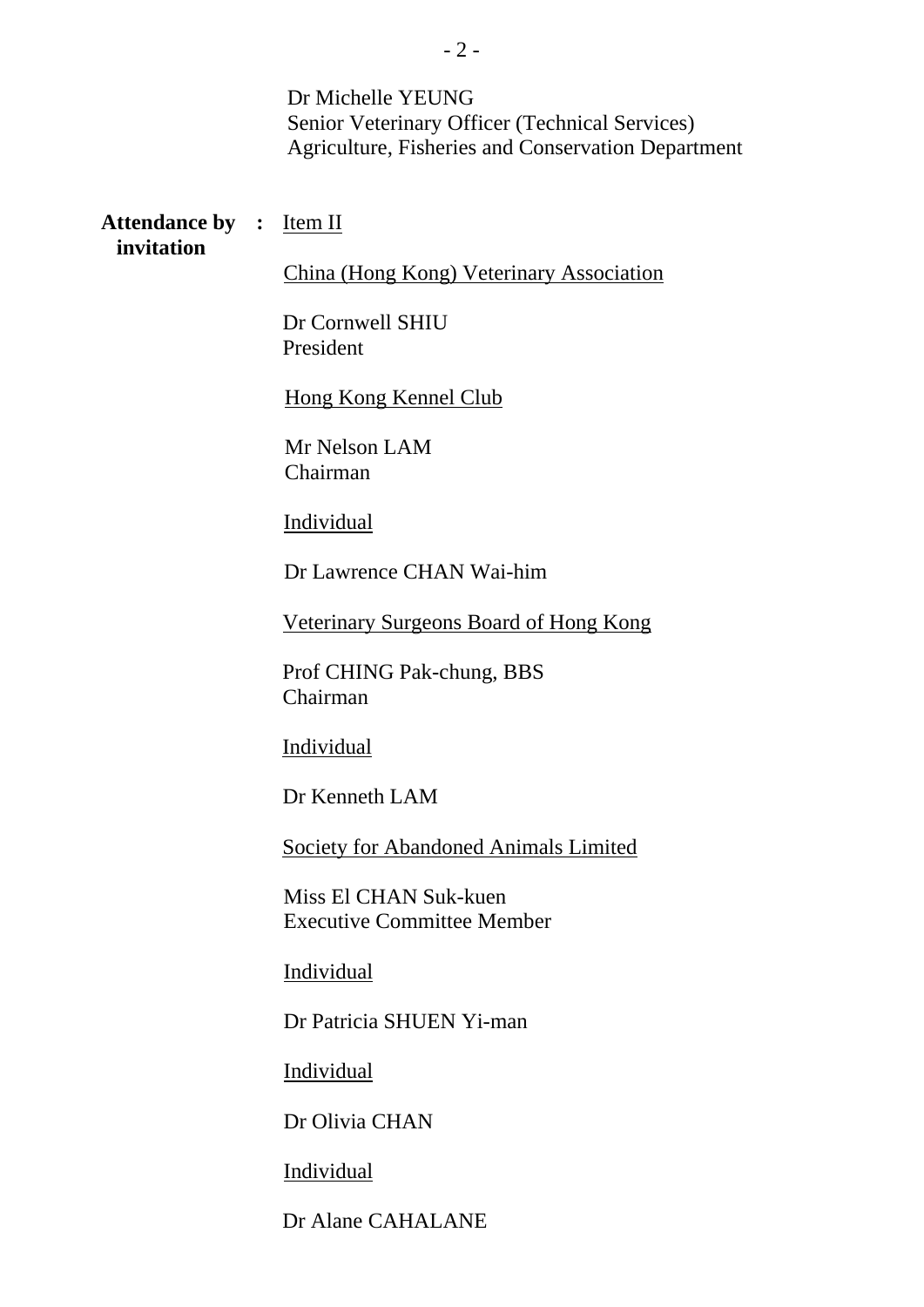#### Hong Kong Vet Services Limited

Dr Paul ESSEY Managing Director

The Society for the Prevention of Cruelty to Animals (HK)

Dr Jane GRAY Chief Veterinary Surgeon

The Hong Kong Veterinary Association

Dr Frank LOW Executive Committee Member

Individual

Dr Diane LU Dah-an

Cat Homing

Miss Christine HO Wing-kam

愛狗聯盟

Miss Scarlett NG Ka-kee

油尖旺寵物關注社

Mr LAM Tak-shing

Pet Lover

Mr SIU Tin-hung

Democratic Alliance for the Betterment and Progress of Hong Kong

Mr NGAN Man-yu

**Clerk in :** Mr Thomas WONG **attendance** Chief Council Secretary (3) 1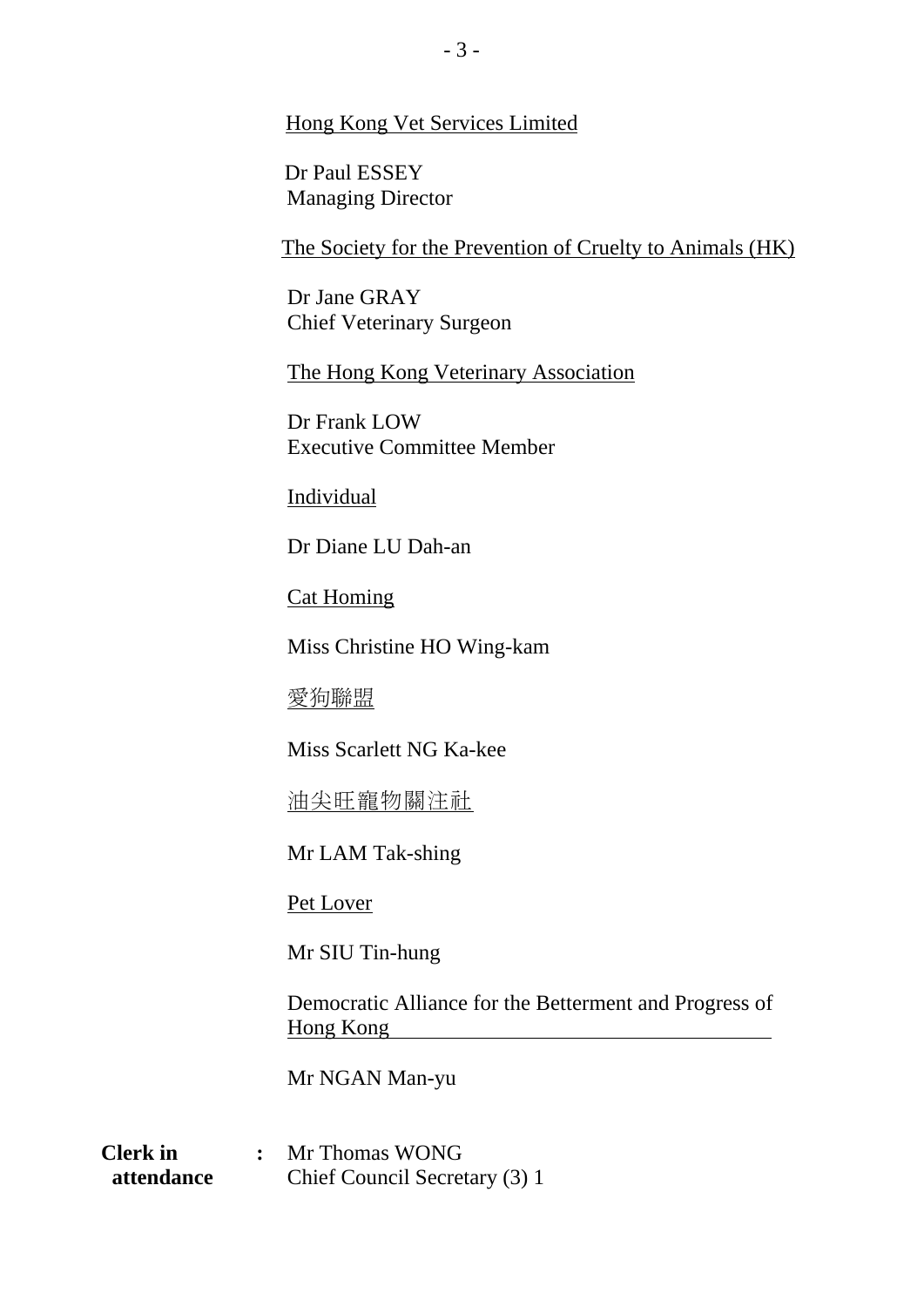# **Staff in :** Ms Wendy KAN **attendance** Assistant Legal Adviser 6

Ms Doris LO Senior Council Secretary (3) 2

 Miss Meisy KWOK Legislative Assistant (2) 6

#### Action

# **I. Confirmation of minutes**

(LC Paper Nos. CB(3) 367/14-15 and CB(3) 368/14-15)

1. The Bills Committee deliberated (index of proceedings at **Annex**).

2. The minutes of the meetings held on 5 and 12 January 2015 were confirmed.

# **II. Meeting with deputations and the Administration**  (LC Paper Nos. CB(3) 370/14-15(01)-(02), CB(3) 797/13-14, File Ref: FHB/F/6/12/12, LS77/13-14, CB(3) 87/14-15(02)-(05), CB(3) 370/14- 15(03)-(10), CB(3) 384/14-15(01)-(02), CB(3) 391/14-15(01) and CB(3) 371/14-15(001)-(106))

3. The Bills Committee received an oral presentation of views from 18 deputations/individuals attending the meeting and noted 106 submissions from groups/individuals not attending the meeting.

(*Post-meeting note*: Three written submissions from groups/individuals on the Bill received after the meeting (LC Paper Nos. CB(3) 410/14-15(01)-(02) and CB(3) 371/14-15(107)) were issued to members vide LC Paper No. CB(3) 410/14-15 on 29 January 2015.)

# Follow-up actions arising from the discussion

4. The Administration was requested to relay members' enquiry to the Veterinary Surgeons Board ("VSB") on measures, if any, to be introduced by VSB to enhance public confidence in the transparency and impartiality of its investigation and inquiry into complaints, and the transparency on service fees of the veterinary profession. Admin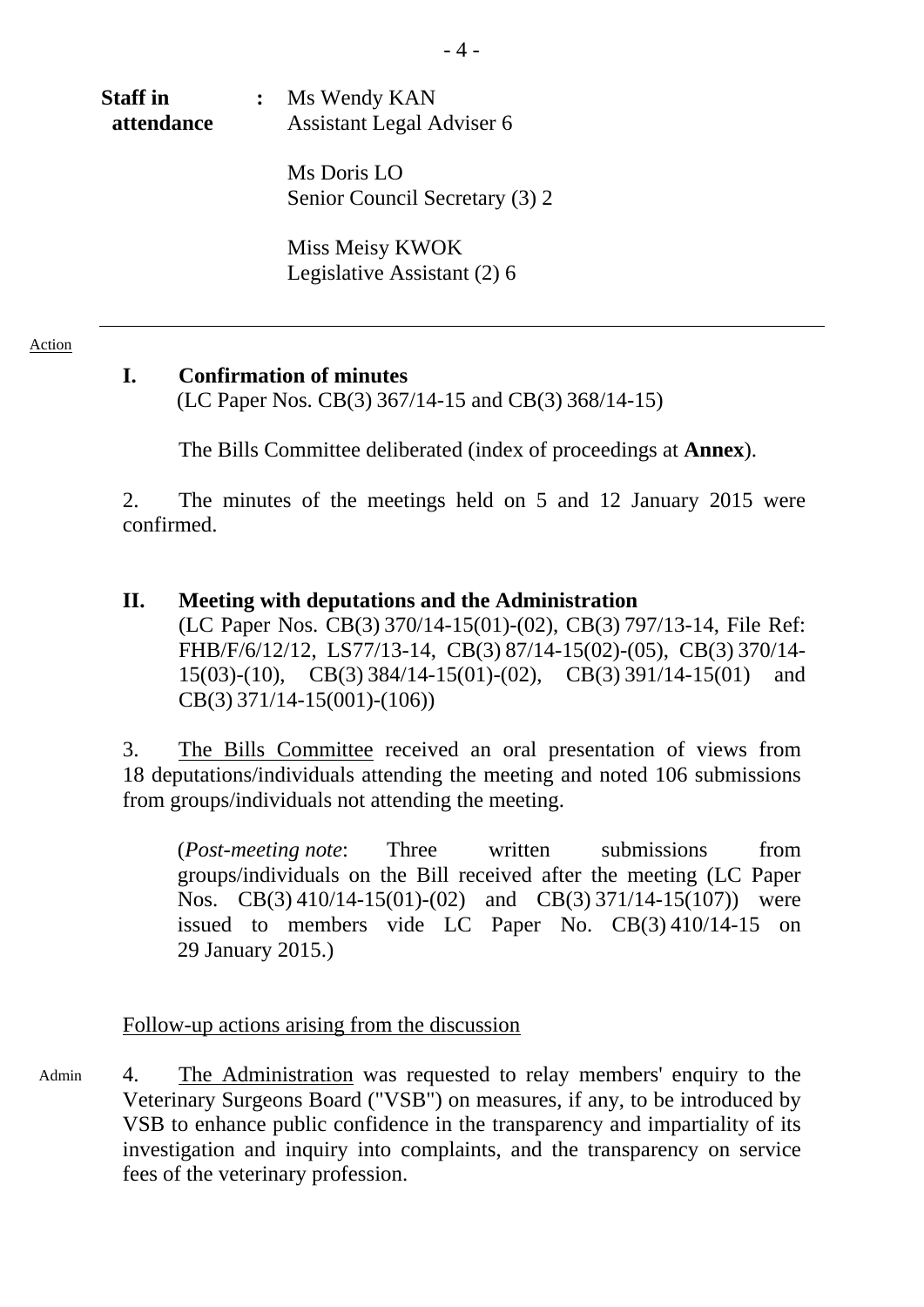#### **III. Any other business**

## Resumption of the Second Reading debate on the Bill

5. Members noted the Administration's intention of resuming the Second Reading debate on the Bill at the Council meeting of 18 March 2015.

#### Committee stage amendments ("CSAs") to the Bill

6. Members raised no query on the Administration's proposed CSAs.

(*Post-meeting note*: A full set of the Administration's proposed CSAs was circulated to members vide LC Paper No. CB(3) 413/14-15 on 29 January 2015.)

# Legislative timetable

7. The Chairman concluded that the Bills Committee had completed scrutiny of the Bill. Members noted that the Chairman would report the Bills Committee's deliberations to the House Committee on 27 February 2015. The Chairman reminded members that if the Second Reading debate on the Bill was to be resumed on 18 March 2015, the deadline for giving notice of moving CSAs to the Bill would be 9 March 2015.

8. There being no other business, the meeting ended at 12:44 pm.

Council Business Division 3 Legislative Council Secretariat 12 February 2015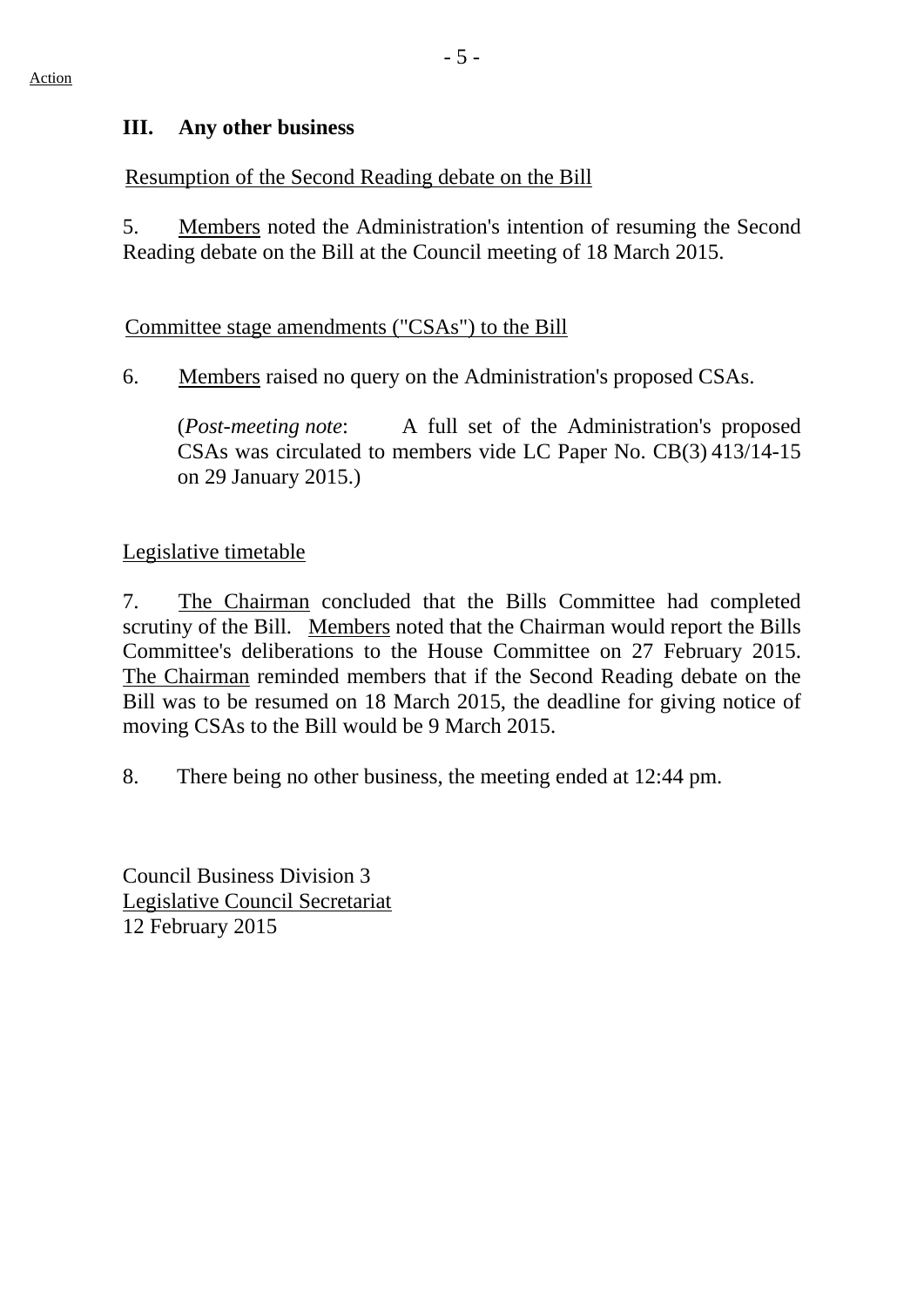# **Proceedings of the sixth meeting of the Bills Committee on Veterinary Surgeons Registration (Amendment) Bill 2014 on Monday, 26 January 2015, at 10:45 am in Conference Room 2 of the Legislative Council Complex**

| <b>Time</b><br>marker | <b>Speaker</b>                                                                                      | Subject(s)                                                                                                                                                                                                                                                                                                                                                                          | <b>Action</b><br>required |
|-----------------------|-----------------------------------------------------------------------------------------------------|-------------------------------------------------------------------------------------------------------------------------------------------------------------------------------------------------------------------------------------------------------------------------------------------------------------------------------------------------------------------------------------|---------------------------|
|                       | Agenda Item I - Confirmation of minutes                                                             |                                                                                                                                                                                                                                                                                                                                                                                     |                           |
| $000452 -$<br>000553  | Chairman                                                                                            | Confirmation of the minutes of the meetings held on 5 and 12<br>January 2015 [LC<br>Paper Nos. CB(3) 367/14-15<br>and<br>CB(3) 368/14-15].                                                                                                                                                                                                                                          |                           |
|                       |                                                                                                     | Agenda Item II - Meeting with deputations and the Administration                                                                                                                                                                                                                                                                                                                    |                           |
| $000554 -$<br>001010  | Chairman                                                                                            | The Chairman's opening remarks and presentation of views by<br>deputations on the proposed membership of the Veterinary<br>Surgeons Board ("VSB") under the Veterinary Surgeons<br>Registration (Amendment) Bill 2014 ("the Bill"), particularly the<br>proposed ratio of registered veterinary surgeon ("RVS") to<br>non-RVS on VSB, which was to be set at 2:1 ("the 2:1 ratio"). |                           |
| $001011 -$<br>001319  | Chairman<br>Dr Cornwell SHIU,<br>China (Hong Kong)<br>Veterinary<br>Association<br>("CHKVA")        | Dr Cornwell SHIU (CHKVA)'s support for the 2:1 ratio<br>[LC Paper No. CB(3) 370/14-15(03)].                                                                                                                                                                                                                                                                                         |                           |
| $001320 -$<br>001620  | Chairman<br>Mr Nelson LAM,<br>Hong Kong Kennel<br>Club ("HKKC")                                     | Mr Nelson LAM (HKKC)'s support for the 2:1 ratio.                                                                                                                                                                                                                                                                                                                                   |                           |
| $001621 -$<br>001914  | Chairman<br>Dr Lawrence CHAN<br>Wai-him                                                             | Dr Lawrence CHAN's support for the 2:1 ratio [LC Paper No.<br>$CB(3)$ 384/14-15(01)].                                                                                                                                                                                                                                                                                               |                           |
| $001915 -$<br>002157  | Chairman<br>Prof CHING<br>Pak-chung, BBS,<br><b>VSB</b>                                             | Prof CHING Pak-chung (VSB)'s support for the 2:1 ratio<br>[LC Paper No. CB(3) 370/14-15(04)].                                                                                                                                                                                                                                                                                       |                           |
| $002158 -$<br>002413  | Chairman<br>Dr Kenneth LAM                                                                          | Dr Kenneth LAM's support for the 2:1 ratio [LC Paper No. CB(3)<br>$370/14 - 15(05)$ ].                                                                                                                                                                                                                                                                                              |                           |
| $002414-$<br>002747   | Chairman<br>Miss El CHAN<br>Suk-kuen,<br>Society for<br><b>Abandoned Animals</b><br>Limited ("SAA") | Miss El CHAN (SAA)'s support for the 2:1 ratio [LC Paper Nos.<br>$CB(3)$ 384/14-15(02) and $CB(3)$ 410/14-15(01)].                                                                                                                                                                                                                                                                  |                           |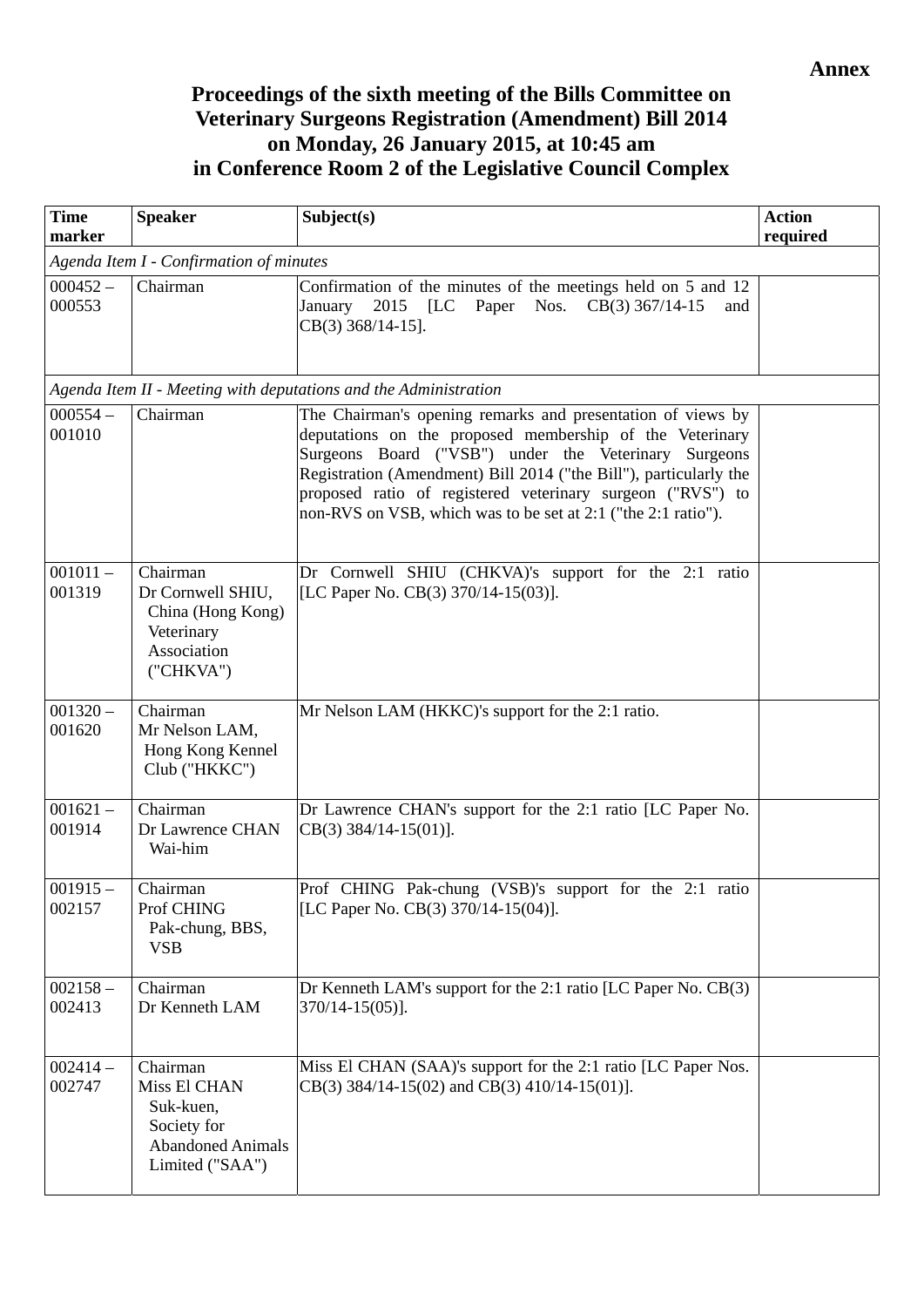| <b>Time</b>          | <b>Speaker</b>                                                                                                    | Subject(s)                                                                                 | <b>Action</b> |
|----------------------|-------------------------------------------------------------------------------------------------------------------|--------------------------------------------------------------------------------------------|---------------|
| marker               |                                                                                                                   |                                                                                            | required      |
| $002748 -$<br>002945 | Chairman<br>Dr Patricia SHUEN<br>Yi-man                                                                           | Dr Patricia SHUEN's support for the 2:1 ratio [LC Paper No.<br>$CB(3)$ 370/14-15(06)].     |               |
| $002946 -$<br>003321 | Chairman<br>Dr Olivia CHAN                                                                                        | Dr Olivia CHAN's support for the 2:1 ratio [LC Paper No. CB(3)<br>$370/14 - 15(07)$ ].     |               |
| $003322 -$<br>003625 | Chairman<br>Dr Alane<br><b>CAHALANE</b>                                                                           | Dr Alane CAHALANE's support for the 2:1 ratio [LC Paper No.<br>$CB(3)$ 370/14-15(08)].     |               |
| $003626 -$<br>003932 | Chairman<br>Dr Paul ESSEY,<br>Hong Kong Vet<br>Services Limited<br>("HKVS")                                       | Dr Paul ESSEY (HKVS)'s support for the 2:1 ratio [LC Paper<br>No. CB(3) $391/14-15(01)$ ]. |               |
| $003933 -$<br>004257 | Chairman<br>Dr Jane GRAY,<br>The Society for the<br>Prevention of<br><b>Cruelty to Animals</b><br>$(HK)$ ("SPCA") | Dr Jane GRAY (SPCA)'s support for the 2:1 ratio [LC Paper No.<br>$CB(3)$ 370/14-15(09)].   |               |
| $004258 -$<br>004445 | Chairman<br>Dr Frank LOW,<br>The Hong Kong<br>Veterinary<br>Association<br>("HKVA")                               | Dr Frank LOW (HKVA)'s support for the 2:1 ratio [LC Paper No.<br>$CB(3)$ 370/14-15(10)].   |               |
| $004446 -$<br>004754 | Chairman<br>Dr Diane LU Dah-an                                                                                    | Dr Diane LU's support for the 2:1 ratio [LC Paper No. CB(3)<br>$[410/14 - 15(02)].$        |               |
| $004755 -$<br>004954 | Chairman<br>Miss Christine HO<br>Wing-kam,<br>Cat Homing                                                          | Miss Christine HO (Cat Homing)'s support for adjusting the 2:1<br>ratio to 1:1.            |               |
| $004955 -$<br>005139 | Chairman<br>Miss Scarlett NG<br>Ka-kee, 愛狗聯盟                                                                      | Miss Scarlett NG (愛狗聯盟)'s support for adjusting the 2:1 ratio<br>to 1:1.                   |               |
| $005140 -$<br>005417 | Chairman<br>Mr LAM Tak-shing,<br>油尖旺寵物關注社                                                                         | Mr LAM Tak-shing (油尖旺寵物關注社)'s support for adjusting<br>the $2:1$ ratio to $1:1$ .          |               |
| $005418 -$<br>005727 | Chairman<br>Mr SIU Tin-hung,<br>Pet Lover                                                                         | Mr SIU Tin-hung (Pet Lover)'s support for adjusting the 2:1 ratio<br>to 1:1.               |               |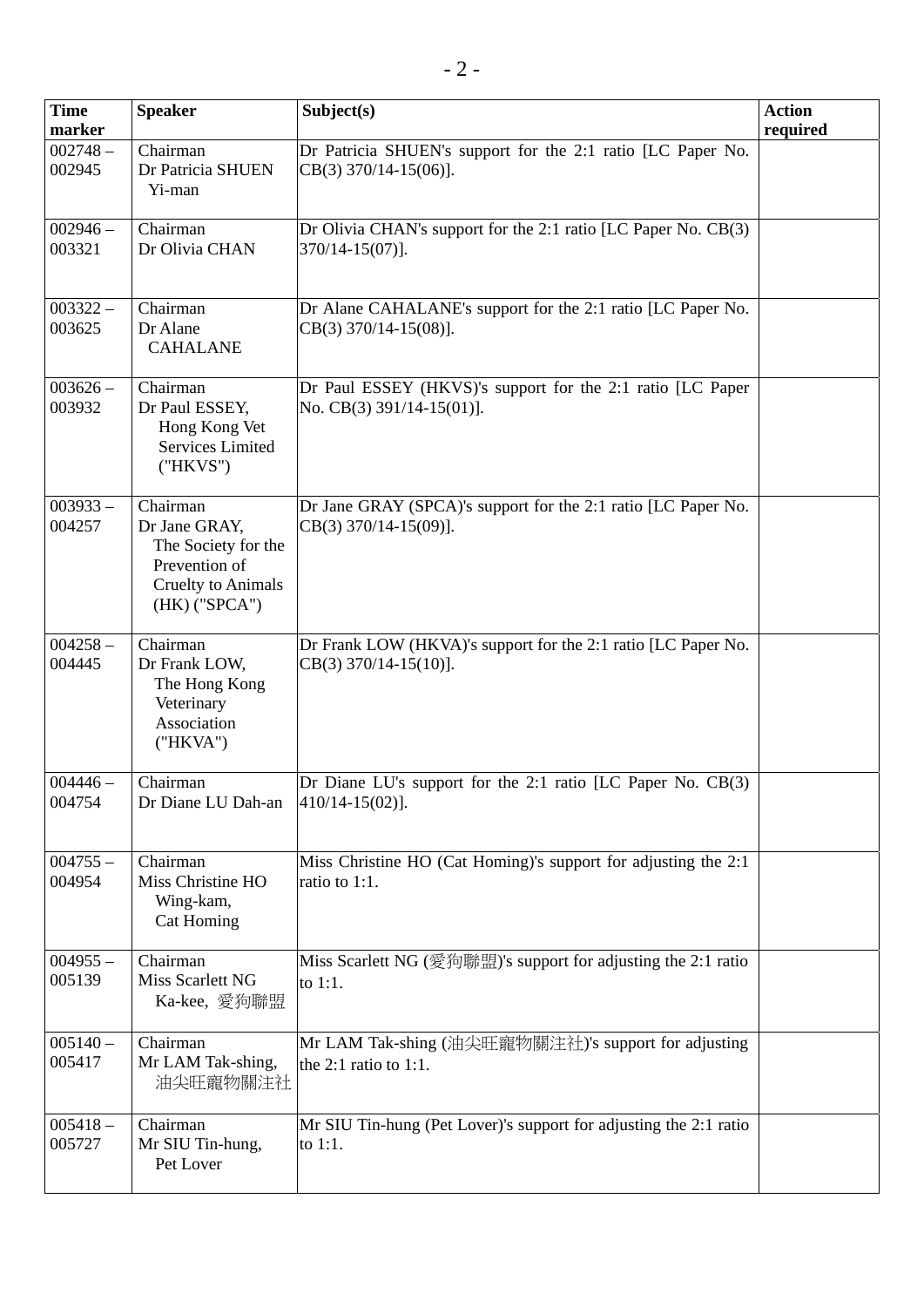| <b>Time</b>          | <b>Speaker</b>                                                                                                      | Subject(s)                                                                                                                                                                                                                                                                                                                                                                                                                                                                                                                                                                                                                                                                                                                                                                      | <b>Action</b> |
|----------------------|---------------------------------------------------------------------------------------------------------------------|---------------------------------------------------------------------------------------------------------------------------------------------------------------------------------------------------------------------------------------------------------------------------------------------------------------------------------------------------------------------------------------------------------------------------------------------------------------------------------------------------------------------------------------------------------------------------------------------------------------------------------------------------------------------------------------------------------------------------------------------------------------------------------|---------------|
| marker               |                                                                                                                     |                                                                                                                                                                                                                                                                                                                                                                                                                                                                                                                                                                                                                                                                                                                                                                                 | required      |
| $005728 -$<br>005950 | Chairman<br>Mr NGAN Man-yu,<br>Democratic<br>Alliance for the<br>Betterment and<br>Progress of Hong<br>Kong ("DAB") | Mr NGAN Man-yu (DAB)'s inclination to support to adjust the<br>2:1 ratio to 1:1.                                                                                                                                                                                                                                                                                                                                                                                                                                                                                                                                                                                                                                                                                                |               |
| $005951 -$<br>010330 | Chairman<br>Admin                                                                                                   | The Administration's adherence to its position that the 2:1 ratio<br>was considered appropriate, after taking into account VSB's<br>pivotal role and past experience in regulating the veterinary<br>profession, including handling matters relating to registration of<br>veterinary surgeons, for which sufficient representation from the<br>profession in VSB's composition and sufficient professional<br>knowledge of its members were crucial.<br>The proposed<br>membership of VSB had largely struck a reasonable balance<br>between promoting the standards and probity of the profession<br>and safeguarding public interest. To enhance public confidence<br>in the profession, VSB would continue to discharge its regulatory<br>duties impartially and prudently. |               |
| $010331 -$<br>011104 | Chairman<br>Dr CHIANG Lai-wan<br>Dr Olivia CHAN<br>Dr Kenneth LAM                                                   | Dr CHIANG Lai-wan's view that the proposed measures under<br>the Bill could not address the many complaints she received from<br>pet owners about unaffordable veterinary service fees, the long<br>processing time taken by VSB to conclude complaints, and<br>VSB's partial treatment for RVSs who were the subjects of<br>complaints. Her support for adjusting the 2:1 ratio to 1:1 by<br>including more lay persons free of conflict of interest in the<br>composition of VSB, which was in line with the arrangements of<br>many professional bodies in Hong Kong and the current<br>international trend.<br>Dr Olivia CHAN's and Dr Kenneth LAM's responses that -                                                                                                       |               |
|                      |                                                                                                                     | (a) the proposed expansion of VSB's membership aimed to<br>expedite the handling of complaints by VSB;<br>(b) the ratio of RVS to non-RVS on the board of many regulatory<br>bodies of the veterinary profession in overseas jurisdictions<br>was set at $3:1$ or $4:1$ ;<br>(c) allegations against VSB's partial treatment for RVSs were<br>based on hearsay and disrespectful to RVSs who had served<br>on VSB out of conscience; and<br>(d) RVSs' service fees were commensurate with their operating<br>costs.                                                                                                                                                                                                                                                             |               |
| $011105 -$<br>011602 | Chairman<br>Mr CHAN Chi-chuen<br>Prof CHING<br>Pak-chung, BBS,<br><b>VSB</b><br>Dr Olivia CHAN                      | Mr CHAN Chi-chuen's observation that most deputations<br>supported the 2:1 ratio. His concerns about whether adjusting<br>the 2:1 ratio to 1:1 could address the issue of exorbitant<br>veterinary service fees, and whether the complaints about RVSs<br>received by VSB mostly involved professional misconduct or<br>neglect or service fee disputes.<br>Prof CHING Pak-chung (VSB)'s and Dr Olivia CHAN's                                                                                                                                                                                                                                                                                                                                                                   |               |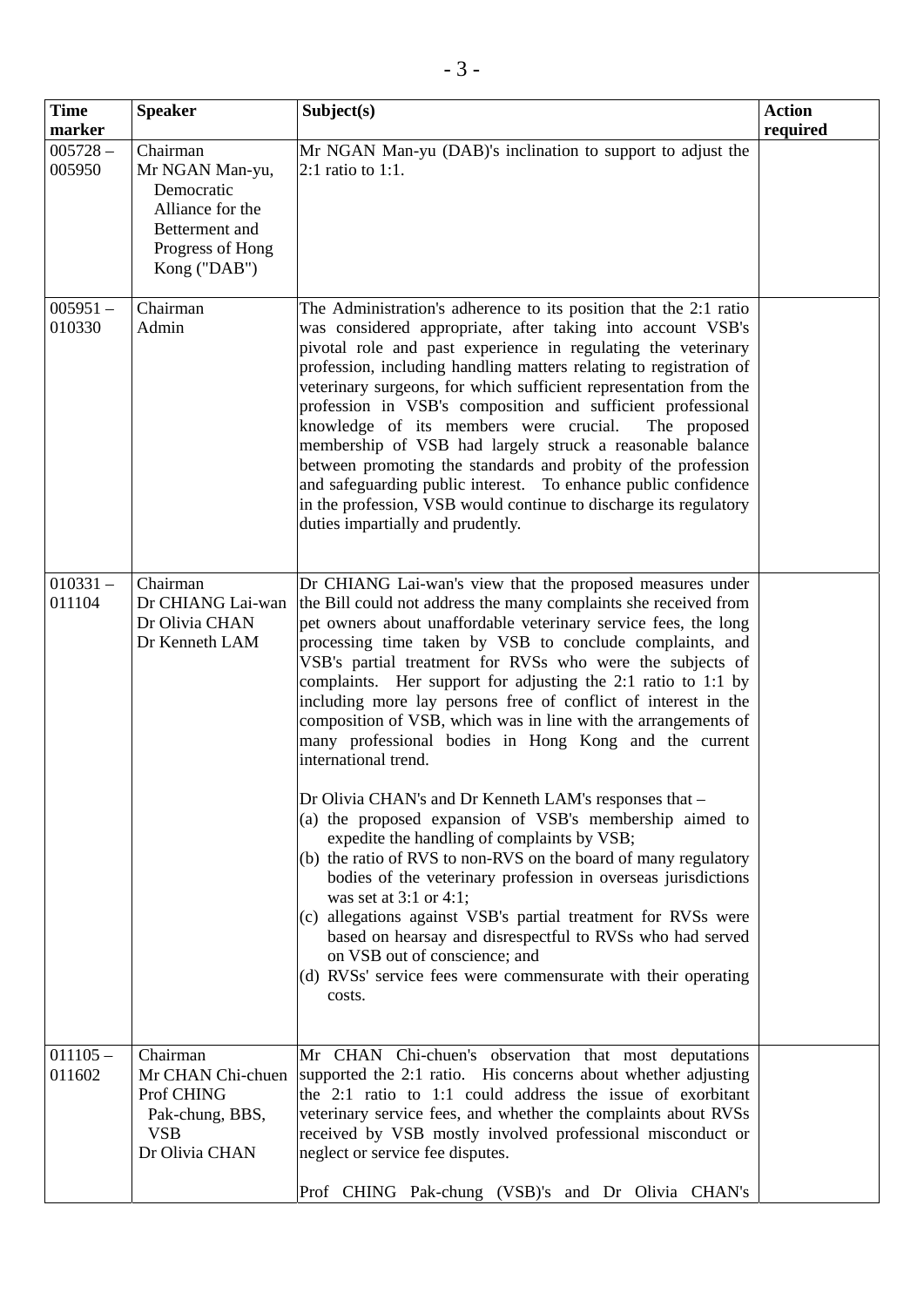| <b>Time</b>          | <b>Speaker</b>                                                                                                                         | Subject(s)                                                                                                                                                                                                                                                                                                                                                                                                                                                                                                                                                                                                                                                                                                                                                                                                                                                                                                                                                                                                                                                                                                                                                                                                                                                                                                                                                                                      | <b>Action</b>                                                                               |
|----------------------|----------------------------------------------------------------------------------------------------------------------------------------|-------------------------------------------------------------------------------------------------------------------------------------------------------------------------------------------------------------------------------------------------------------------------------------------------------------------------------------------------------------------------------------------------------------------------------------------------------------------------------------------------------------------------------------------------------------------------------------------------------------------------------------------------------------------------------------------------------------------------------------------------------------------------------------------------------------------------------------------------------------------------------------------------------------------------------------------------------------------------------------------------------------------------------------------------------------------------------------------------------------------------------------------------------------------------------------------------------------------------------------------------------------------------------------------------------------------------------------------------------------------------------------------------|---------------------------------------------------------------------------------------------|
| marker               |                                                                                                                                        |                                                                                                                                                                                                                                                                                                                                                                                                                                                                                                                                                                                                                                                                                                                                                                                                                                                                                                                                                                                                                                                                                                                                                                                                                                                                                                                                                                                                 | required                                                                                    |
|                      |                                                                                                                                        | responses that -<br>(a) sections 17.4 and 17.5 of the code of practice for the<br>professional conduct and discipline of RVSs provided for<br>RVSs making available the costs of their treatments and the<br>schedule of their fees and charges to clients; and<br>(b) the complaints received by VSB were mainly concerned<br>about professional standards rather than service fees. From<br>2010 to 2014, there were no or only a few complaints each<br>year involving service fees of RVSs.<br>In response to Mr CHAN Chi-chuen's enquiry, 13 out of the 18                                                                                                                                                                                                                                                                                                                                                                                                                                                                                                                                                                                                                                                                                                                                                                                                                                 |                                                                                             |
|                      |                                                                                                                                        | deputations indicated that if the $2:1$ ratio was adjusted to $1:1$ ,<br>they would prefer withdrawal of the Bill by the Administration.                                                                                                                                                                                                                                                                                                                                                                                                                                                                                                                                                                                                                                                                                                                                                                                                                                                                                                                                                                                                                                                                                                                                                                                                                                                        |                                                                                             |
| $011603 -$<br>012103 | Chairman<br>Mr Paul TSE                                                                                                                | Mr Paul TSE's view that the 2:1 ratio was appropriate.<br>VSB needed to maintain its professionalism while increasing the<br>representation of lay persons in its composition, as the veterinary<br>profession was highly specialized involving different fields, and<br>the handling of complaints alleging misconduct of RVSs required<br>heavy professional input. Adjusting the 2:1 ratio might not<br>enhance public monitoring on the profession or address the issue<br>of exorbitant veterinary service fees. VSB should instead<br>enhance the transparency of its handling of complaints and on<br>service fees of the profession, such as considering relaxing the<br>restrictions on advertising by RVSs to make available more<br>information on their fees and services to pet owners.                                                                                                                                                                                                                                                                                                                                                                                                                                                                                                                                                                                            |                                                                                             |
| $012104 -$<br>012942 | Chairman<br>Ms Cyd HO<br>Miss Christine HO<br>Wing-kam,<br>Cat Homing<br>Prof CHING<br>Pak-chung, BBS,<br><b>VSB</b><br>Dr Kenneth LAM | On Ms Cyd HO's concern about whether the adjustment of the<br>2:1 ratio to 1:1 would reduce veterinary service fees,<br>Ms Christine HO (Cat Homing)'s reply that increasing the<br>number of lay persons on VSB could enhance the transparency of<br>and public confidence in its handling of complaints. Her support<br>for requiring RVSs to make available a schedule of their fees and<br>charges to clients.<br>On hearings conducted by an inquiry committee under VSB to<br>obtain evidence of complaints concerning disciplinary offences,<br>Ms Cyd HO's appreciation that the hearings admitted members of<br>the public. Her support for exploring ways to enhance the<br>transparency of hearings the fairness of which could be seen by<br>the public. Prof CHING Pak-chung's advice that members of<br>the public might observe a session of every VSB meeting.<br>At the Chairman's and Ms Cyd HO's requests, Prof CHING<br>Pak-chung (VSB)'s undertaking to provide VSB's written<br>response on measures, if any, to be introduced by VSB to<br>enhance public confidence in the transparency and impartiality of<br>its investigation and inquiry into complaints, and the<br>transparency on service fees of the veterinary profession.<br>Dr Kenneth LAM's view that the inquiries into complaints were<br>evidence-based and the whole inquiry process was fair and open. | The<br>Administration<br>to take action as<br>required in<br>paragraph 4 of<br>the minutes. |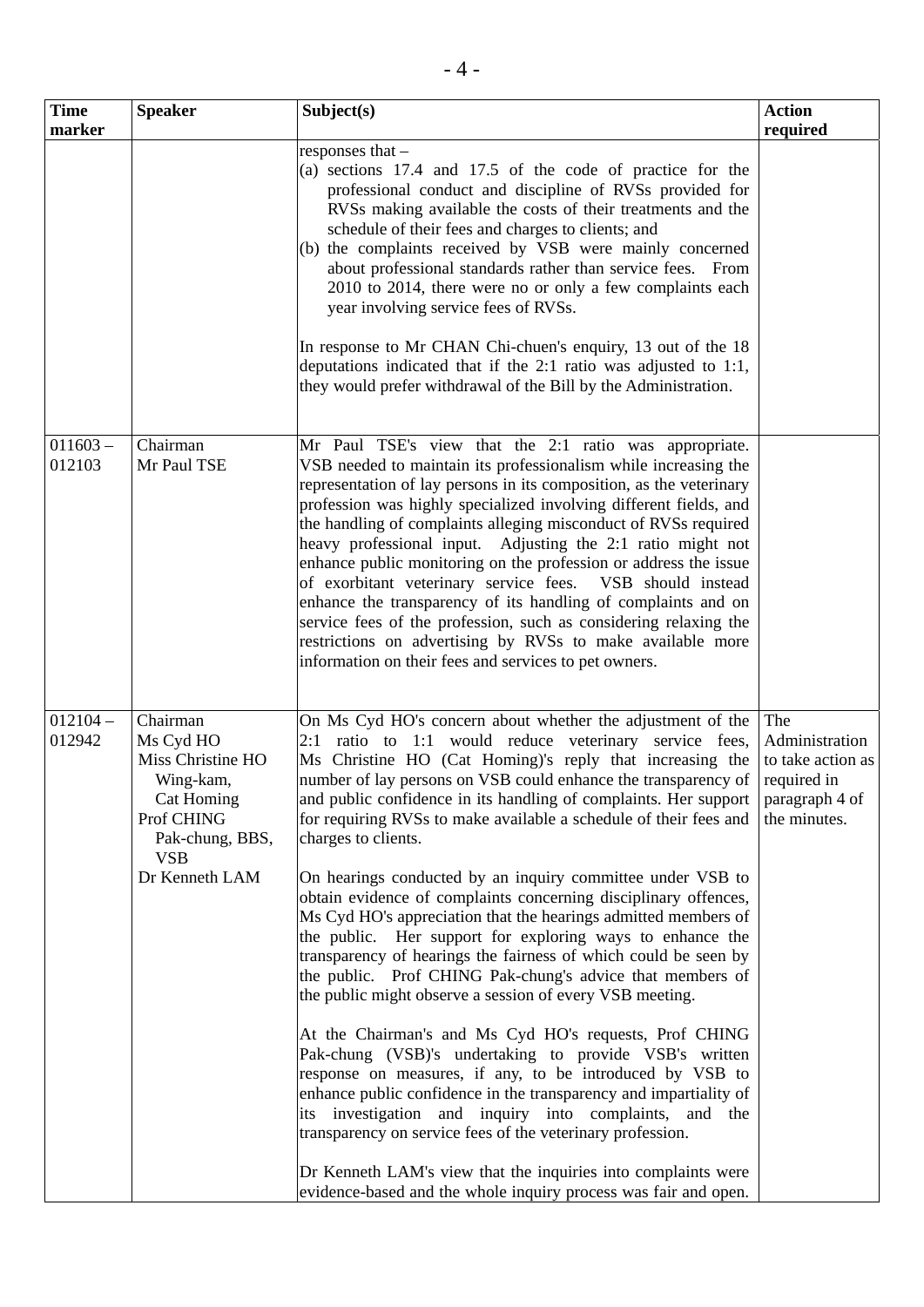| <b>Time</b><br>marker | <b>Speaker</b>                                | Subject(s)                                                                                                                                                                                                                                                                                                                                                                                                                                                                                                                                                                                                                                                                                                                                               | <b>Action</b><br>required |
|-----------------------|-----------------------------------------------|----------------------------------------------------------------------------------------------------------------------------------------------------------------------------------------------------------------------------------------------------------------------------------------------------------------------------------------------------------------------------------------------------------------------------------------------------------------------------------------------------------------------------------------------------------------------------------------------------------------------------------------------------------------------------------------------------------------------------------------------------------|---------------------------|
|                       |                                               | The hearings were attended by legal representatives from the<br>Department of Justice, and any parties including the<br>complainants and the subjects of the complaints might be<br>represented by legal representatives.<br>The findings of all<br>inquiries were published for public scrutiny, and an appeal<br>mechanism was available for any person who was aggrieved by<br>any order made in respect of him/her.                                                                                                                                                                                                                                                                                                                                  |                           |
| $012943 -$<br>013418  | Chairman<br>Dr Kenneth CHAN                   | Dr Kenneth CHAN's view that adjusting the 2:1 ratio to 1:1 was<br>not a solution to the concerns of certain members and pet owners.<br>VSB should explore ways to improve the public's negative<br>perception of its handling of complaints and the service fees of<br>veterinary profession, including<br>strengthening<br>the<br>its<br>communication with stakeholders and the resources (including<br>legal support) for the VSB Secretariat.                                                                                                                                                                                                                                                                                                        |                           |
| $013419 -$<br>014017  | Chairman<br>Dr CHIANG Lai-wan                 | Dr CHIANG Lai-wan's view that if the Administration declined<br>to adjust the 2:1 ratio, she would support withdrawal of the Bill.                                                                                                                                                                                                                                                                                                                                                                                                                                                                                                                                                                                                                       |                           |
| $014018 -$<br>014624  | Chairman<br>Admin                             | The Administration's briefing on its written response to issues<br>raised at the meeting on 12 January 2015 and its proposed<br>Committee stage amendments ("CSAs") to the Bill [LC Paper<br>No. CB(3) $370/14-15(01)$ and $(02)$ ].                                                                                                                                                                                                                                                                                                                                                                                                                                                                                                                     |                           |
| $014625 -$<br>014936  | Chairman<br>Ms Cyd HO<br>Admin                | At the Chairman's and Ms Cyd HO's requests,<br>the<br>Administration's undertaking to state in the Secretary for Food<br>and Health's speech at the resumption of the Second Reading<br>debate on the Bill that it would suggest VSB to $-$<br>(a) review the general condition of the current level of fees<br>charged by RVSs and introduce measures to enhance<br>transparency on veterinary service fees, such as making<br>available an indicative schedule of their fees and charges on<br>general aspects for reference by the public; and<br>(b) speed up referral of a complaint alleging a disciplinary<br>offence to a preliminary investigation committee, and<br>consider the feasibility of setting a performance pledge on<br>this front. |                           |
| $014937 -$<br>015116  | Chairman<br><b>Assistant Legal</b><br>Advisor | In response to the legal adviser to the Bills Committee's enquiry,<br>the Administration's advice that the proposed CSA to clause $9(2)$<br>of the Bill was consequential and technical in nature.<br>The                                                                                                                                                                                                                                                                                                                                                                                                                                                                                                                                                |                           |

Chinese text of its CSAs.

Administration's undertaking to follow up the format of the

Admin